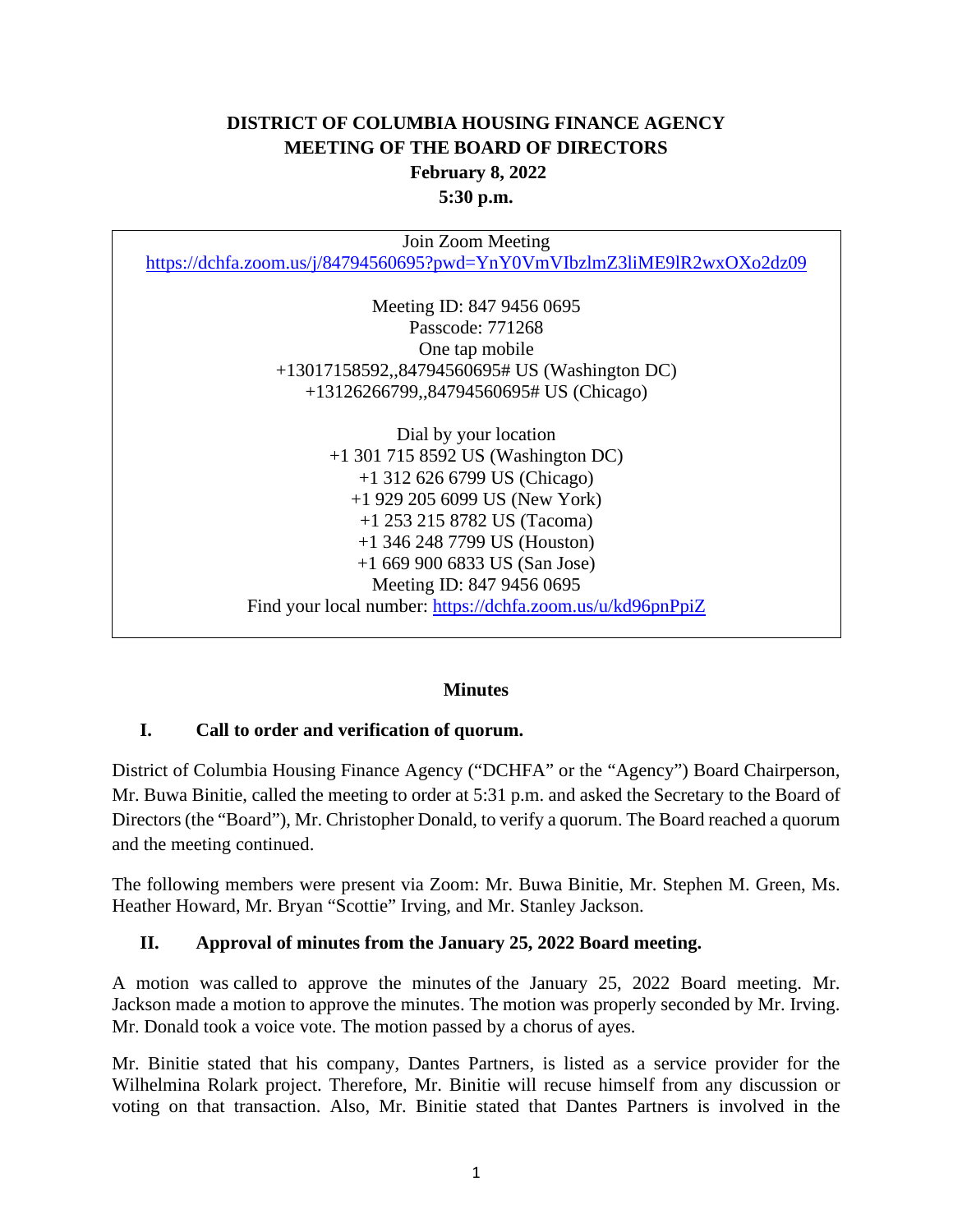Residences at Benning Road transaction and that he will also recuse himself from any discussion or voting on that transaction.

Mr. Irving stated that his company Blue Skye Construction is serving as general contractor for the Wilhelmina Rolark project as well and therefore he will recuse himself from any discussion or voting on that transaction.

## **III. Vote to close meeting to discuss Congress Park I and II, a DCHFA Diversity Equity and Inclusion Policy, and a Subrecipient Grant Agreement for DHCD's Homeownership Programs.**

Pursuant to the District of Columbia Administrative Procedure Act, the Chairperson called a vote to close the meeting in order to discuss, establish, or instruct the public body's staff or negotiating agents concerning the position to be taken in negotiating **Congress Park I and II, a DCHFA Diversity Equity and Inclusion Policy, and a Subrecipient Grant Agreement for DHCD's Homeownership Programs**. An open meeting would adversely affect matters related to the Agency. (D.C. Code §2-575(b)(2)).

Mr. Binitie called for a motion to close the meeting. Mr. Jackson made a motion to close the meeting. The motion was properly seconded by Mr. Green. The motion passed by a chorus of ayes.

The meeting was closed at 5:38 p.m. and re-opened at 6:23 p.m.

## **IV. Consideration of DCHFA Resolution No. 2022-04(G) for a DCHFA Multifamily Diversity Equity and Inclusion Policy.**

Mr. Donald presented the matter to the Board. The Agency desires to provide opportunities for historically excluded developers to participate in transactions in the District of Columbia (the "District") in order to take advantage of low-income housing tax credits (the "DEI Policy"). The DEI Policy applies to Agency transactions that do not include District of Columbia Department of Housing and Community Development ("DHCD") Housing Production Trust Funds ("HPTF") or District of Columbia Deputy Mayor for Planning and Economic Development ("DMPED") subsidies. When Agency resources are used as the sole source of financing, they are typically utilized at a significant level since there are no other subsidies included. It is important to both the Agency and the District that local businesses have an opportunity to participate. In an effort to achieve that goal, the Agency has developed a policy that focuses on not only the Agency's existing Certified Business Enterprise ("CBE") requirements, but a combination of designations in order to ensure that the city can reach as far down to small, disadvantaged businesses as possible. The policy is consistent with the Agency's Housing Investment Platform ("HIP") program which allows developers to have access to capital and develop larger transactions in the future. Additionally, the DEI Policy will help to ensure that District resources are used to promote and grown businesses in the District. Finally, the DEI Policy allows developers to be more creative and sustainable when scaling up their business.

Mr. Donald opened the floor up to questions.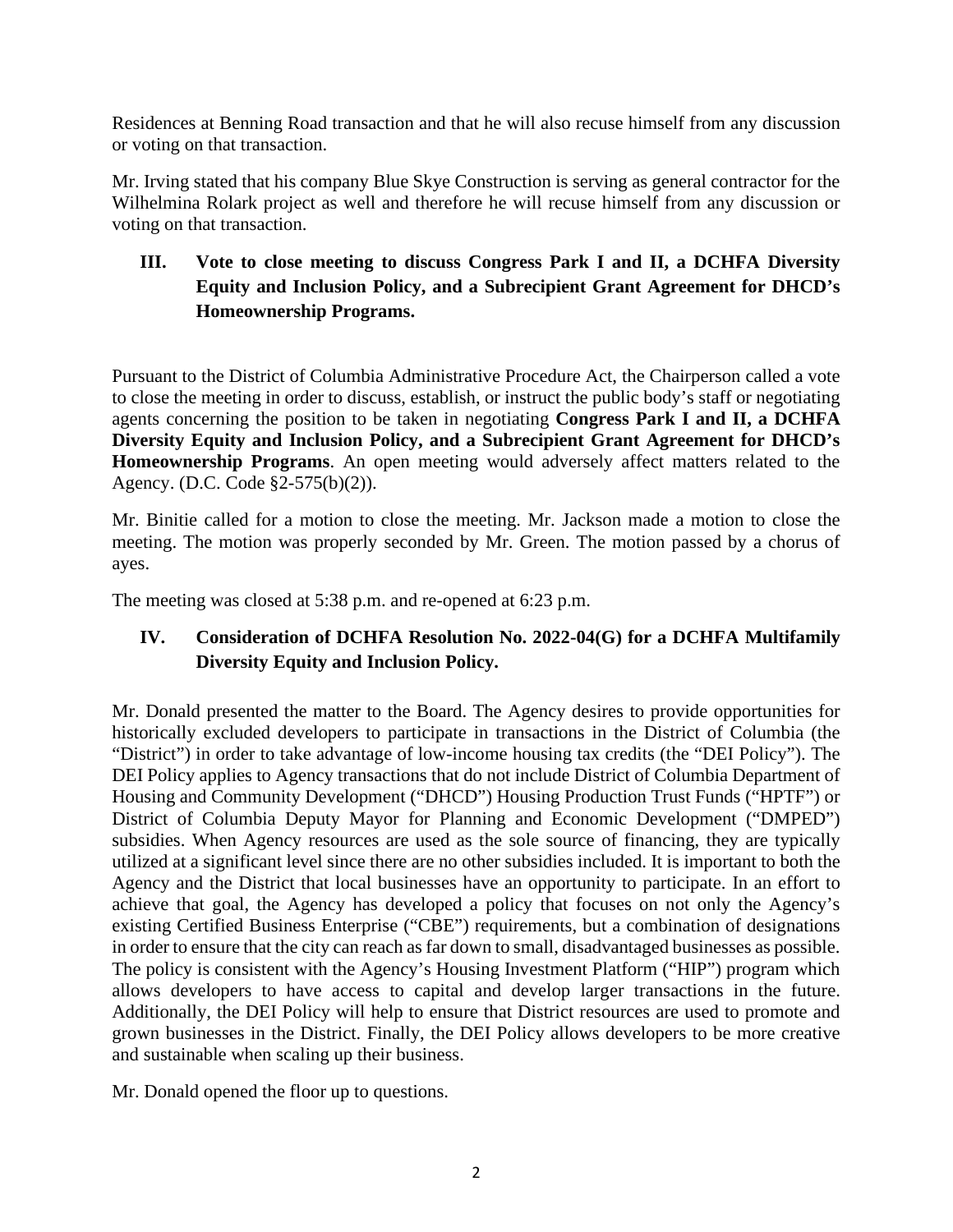Ms. Howard recommended that the DEI Policy include Local Business Enterprises ("LBE"). Mr. Binitie concurred. Mr. Irving requested that the policy also address the disparity in the representation of African American women developers. Mr. Jackson applauded the team in developing a policy that centered on moving developers towards the ownership stream of development.

Mr. Donald introduced Mr. Nkosi Bradley, Executive Director for the African American Real Estate Professionals DC ("AAREP DC") to present testimony. Mr. Bradley also introduced Mr. Omar Karim, founder and president of Banneker Ventures and Mr. Thomas Kadida, founder and president of The Kadida Development Group. Mr. Bradley thanked the Agency for offering support for CBEs. Mr. Bradley provided remarks and stated that the DEI Policy is a clear exercise of the Agency's ability to incentivize the participation of local African American developers in DCHFA-sponsored transactions. Regarding the policy's pricing policy, Mr. Bradley encouraged the Agency to review the AAREP DC's complete corporate anti-racism platform and to continue to seek creative opportunities to engage historically disadvantaged developers.

Mr. Bradley concluded his presentation. There were no additional questions from the Board.

Mr. Donald called for a vote to approve DCHFA Resolution No. 2022-04(G) for the DCHFA Diversity Equity and Inclusion Policy. Mr. Jackson made a motion to approve the resolution and it was properly seconded by Mr. Irving. Mr. Donald took a voice vote. The motion passed by a chorus of ayes.

# **V. Consideration of DCHFA Eligibility Resolution No. 2022-02 for Congress Park I and II.**

Mr. James Holley-Grisham, Senior Multifamily Loan Analyst, Multifamily Neighborhood Lending & Investments ("MLNI"), presented the transaction to the Board. The MLNI team recommends the authorization of the issuance of tax-exempt bonds in an amount not to exceed \$63,860,000 for Congress Park I and II ("Project").

The Project is located in the Congress Heights neighborhood in Southeast Washington, D.C. and is 0.2 miles away from the Congress Heights Metro Station. The unit mix of the proposed development will be 377 units with ten one-bedroom units, 184 two-bedroom units, 133 threebedroom units, 47 four-bedroom units, and 3 five-bedroom units. All but one unit onsite will benefit from project-based Section 8 subsidies. The effective gross income is projected to be approximately \$7,259,000 on year one, assuming a 60 percent economic vacancy. Annual operating expenses are projected to be approximately \$3,719,000 or \$9,800 per unit, resulting in a Net Operating Income ("NOI") of \$3,540,000 in year one stabilization. The projected NOI supports a permanent mortgage of \$52.2 million with a 1.23 amortizing debt service covered ratio in year one. The capital stack for development will consist of a senior Citibank loan at \$53.2 million, federal low-income housing tax credits ("LIHTC") at \$32.8 million, LIHTC equity at \$6.7 million, and a deferred developer fee of \$6.8 million. Total development cost is \$99.6 million or approximately \$264,000 per unit.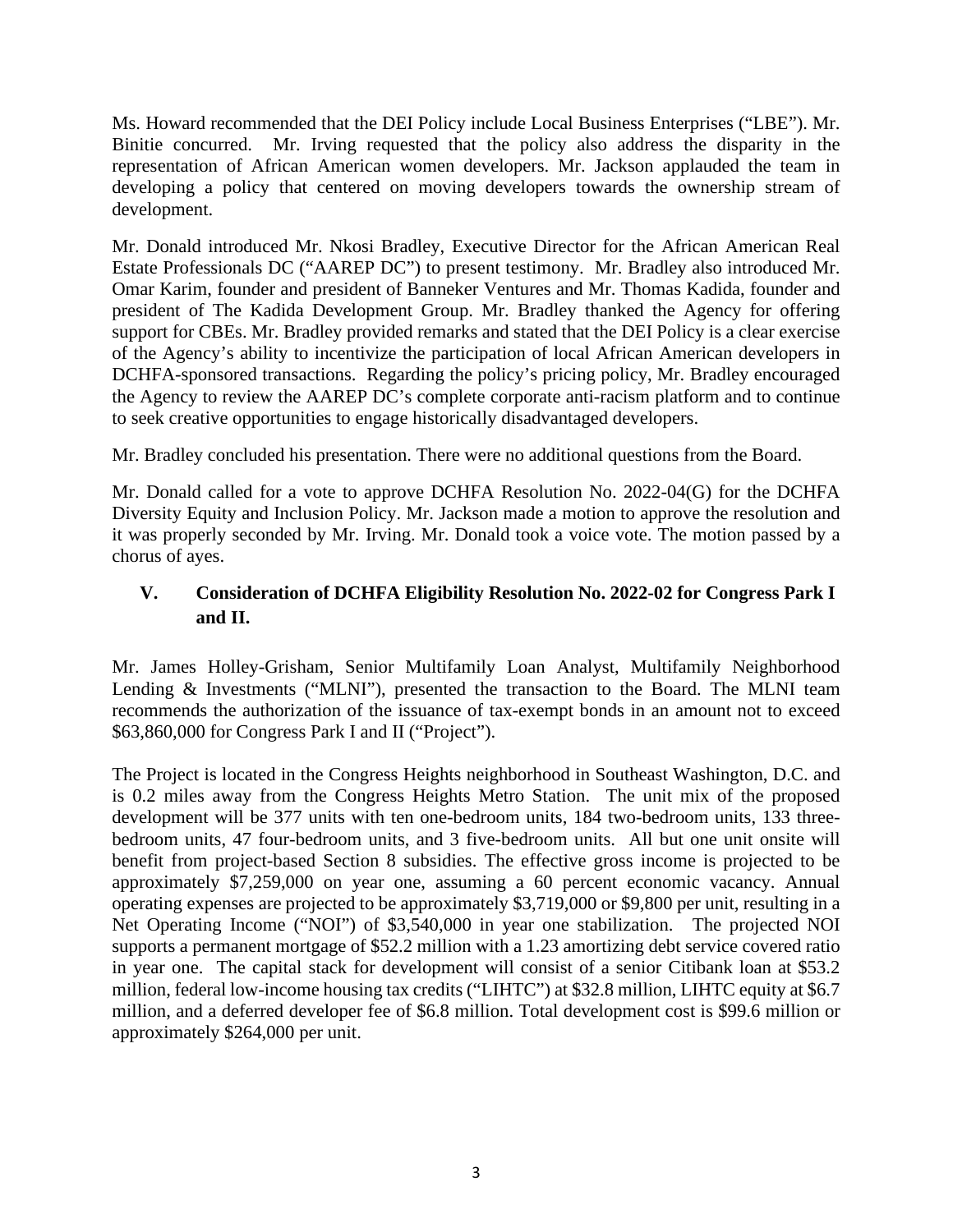The managing member for the sponsor will be Standard Congress Park Manager, LLC, which is comprised of Standard Mid-Atlantic, LLC, a subsidiary of Standard Communities, and Home Congress Park Managers, LLC. Standard Communities will serve as the guarantor for the project and lead developer. Other members of the development Team will include Whiting-Turner Contracting Company as the general contractor, The Architectural Team as the architect, and the Franklin Johnson Group as the property manager.

Mr. Holley-Grisham concluded his presentation and introduced Mr. Tommy Attridge with Standard Communities. Mr. Holley-Grisham opened the floor for questions from the Board.

Mr. Irving asked about the CBE participation from Whiting-Turner and utilizing local suppliers for appliances. Mr. Attridge responded that there is a plan to partner with a general contractor that has experience in the District. There is a likelihood that WCS Construction would be a good fit. There is also consideration to utilize Whiting Turner due to past positive experiences on other projects. Mr. Attridge also reiterated that his company is very familiar with the CBE process.

Mr. Jackson asked for more information relating to the funding available to provide community services. Mr. Attridge responded and stated his commitment to providing robust community services. There is an existing service provider on site and a full budget to fund such services. There is an expectation to partner with Housing on Merit, who has been a non-profit partner of the company for several years. There are also plans to collaborate with the tenant association to develop a tenant survey to better understand what the tenants need. Mr. Attridge further added that the project is operating within the parameters of Covid-19 and understands that longer lead times on items are a part of conducting business with contractors and subcontractors and that projects are subject to potential supply chain disruptions.

Ms. Howard asked about contingency plans in case the work in each unit takes longer than expected. Mr. Attridge responded that the contingency plan provides for sufficient time within the overall schedule and enough of a buffer to address any supply chain issues.

There were no additional questions.

Mr. Donald called for a vote to approve DCHFA Eligibility Resolution No. 2022-02 for Congress Park I and II. Mr. Jackson made a motion to approve the resolution and it was properly seconded by Ms. Howard. Mr. Donald took a poll vote because the Agency is committing volume cap. The resolution was approved with a vote of 4 in the affirmative. Mr. Green abstained from voting on the transaction.

Page **4** of **8**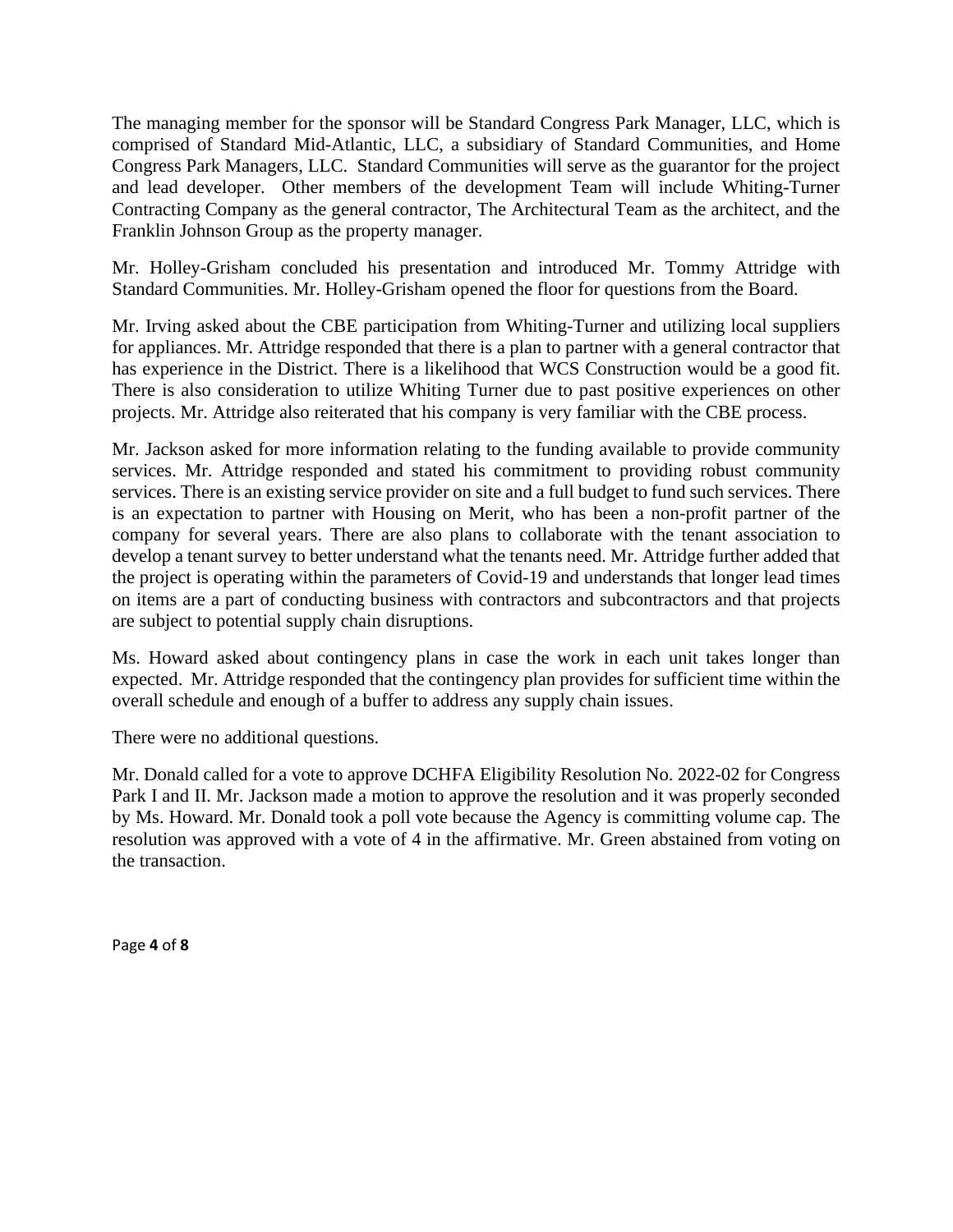## **VI. Consideration of DCHFA Resolution No. 2022-02(G) for the approval of the Agency to Serve as a Co-Administrator for DHCD's Homebuyer Programs.**

Ms. Wendi Redfern, Senior Vice President, Single Family Programs, presented the resolution to the Board. The Single Family team recommends the approval of the Agency to enter into a subrecipient grant agreement with the DC Department of Housing and Community Development ("DHCD") and serve as a Co-Administrator for DHCD's Homebuyer Programs (the "Homebuyer Programs"). Previously, the Agency received approximately \$10 million to administer. The current year allocation is approximately \$10 million. For fiscal year 2020 and 2021, the Homebuyer Program funds served over 327 families to purchase new homes. The Agency projects that for fiscal year 2022, over 160 homebuyers will be served.

There were no additional questions.

Mr. Donald called for a vote to approve DCHFA Resolution No. 2022-02(G) for the Approval of the Agency to Serve as a Co-Administrator of DHCD's Homebuyer Programs. Mr. Jackson made a motion to approve the resolution and it was properly seconded by Ms. Howard. Mr. Donald took a voice vote. The resolution was unanimously approved by a chorus of ayes.

Mr. Binitie exited the Zoom call and did not participate in any discussions or voting related to The Residences at Benning Road. Mr. Donald stepped in and served as Board Chairperson during the discussion of The Residences at Benning Road.

## **VII. Vote to close meeting to discuss The Residences at Benning Road.**

Pursuant to the District of Columbia Administrative Procedure Act, the Chairperson called a vote to close the meeting in order to discuss, establish, or instruct the public body's staff or negotiating agents concerning the position to be taken in negotiating **The Residences at Benning Road**. An open meeting would adversely affect matters related to the Agency. (D.C. Code §2-575(b)(2)).

Mr. Donald called for a motion to close the meeting. Mr. Irving made a motion to close the meeting. The motion was properly seconded by Mr. Jackson. The motion passed by a chorus of ayes.

The meeting was closed at 6:57 p.m. and re-opened at 7:14 p.m.

## **VIII. Consideration of DCHFA Eligibility No. 2022-03 for The Residences at Benning Road.**

Page **5** of **8**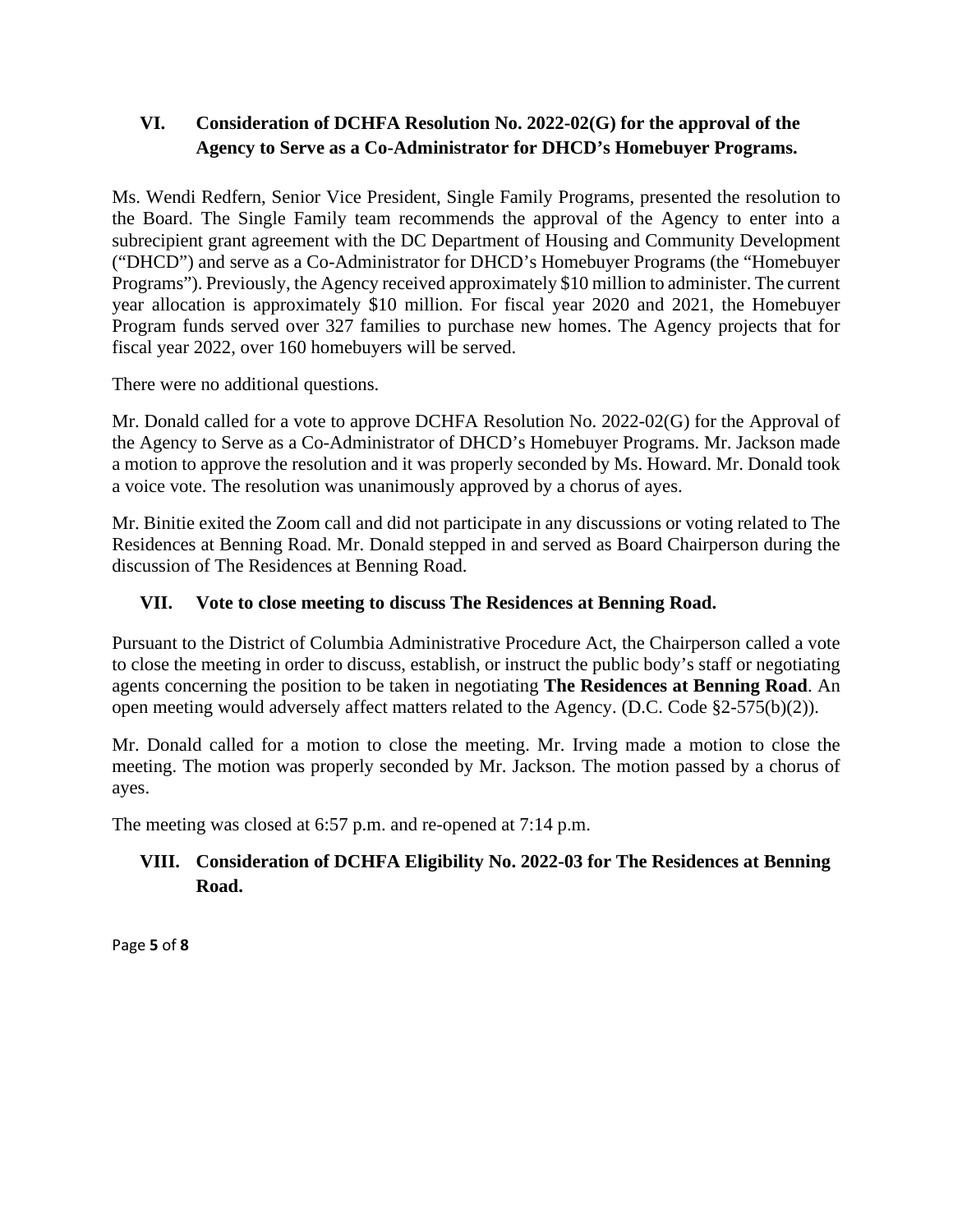Mr. Scott Hutter, Deputy Director of Multifamily Loan Underwriter, Multifamily Neighborhood Lending & Investments ("MLNI"), presented the transaction to the Board. The MLNI team recommends the authorization of the issuance of tax-exempt bonds in an amount not to exceed \$46.3 million for The Residences at Benning Road ("Project"). The Residences at Benning Road is a proposed 156-unit age-restricted at 60 and older, six-story mid-rise.

The property will operate as an assisted living facility. All residence will be seniors who qualify for the Elderly and Disabled Persons ("EPD") Waiver Program. The EPD Waiver Program is administered by the DC Department of Healthcare Finance and provides services to help qualified older adults and persons with disabilities live in their own homes or assisted living facility communities, instead of nursing homes. In order to qualify for the EPD Waiver Program, residents must be seniors who have prior assistance with two or more activities of daily and an annual income less than \$28,000 for a single person and assets less than \$4,000. Couples will have annual incomes less than \$42,000 and assets less than \$6,000. The 2021 EPD daily service rate is \$169 per residents per day paid by the DC Department of Healthcare Finance. The Medicaid daily rate covers the residents service and care. Rent, room, and board are paid by a combination of supplemental security income and optional state supplemental payment program. The maximum combined for the two sources is \$1,544 per month, less than \$100 personal allowance for the residents.

The development team for the project consists of the National Foundation for Affordable Housing Solutions, Gragg Cardona Partners, the Carding Group, and Hallbridge Partners. The remaining members of the development team consist of Whiting-Turner as the general contractor, Environments for Health as the architect and Hallbridge as the property manager.

Mr. Hutter concluded his presentation and introduced Mr. Oussama Souadi from the developer. Mr. Hutter opened the floor for questions from the Board. There were no questions.

Mr. Donald called for a vote to approve DCHFA Eligibility Resolution No. 2022-03 for The Residences at Benning Road. Mr. Irving made a motion to approve the resolution and it was properly seconded by Ms. Howard. Mr. Donald took a poll vote because the Agency is committing volume cap. The resolution was unanimously approved.

Mr. Donald introduced the Board to Ms. Wendi Redfern, who is the new Senior Vice President of Single Family Programs.

Mr. Irving recused himself from voting on the Wilhelmina Rolark matter and exited the Zoom call. He did not participate in discussions or voting regarding the transaction.

Page **6** of **8**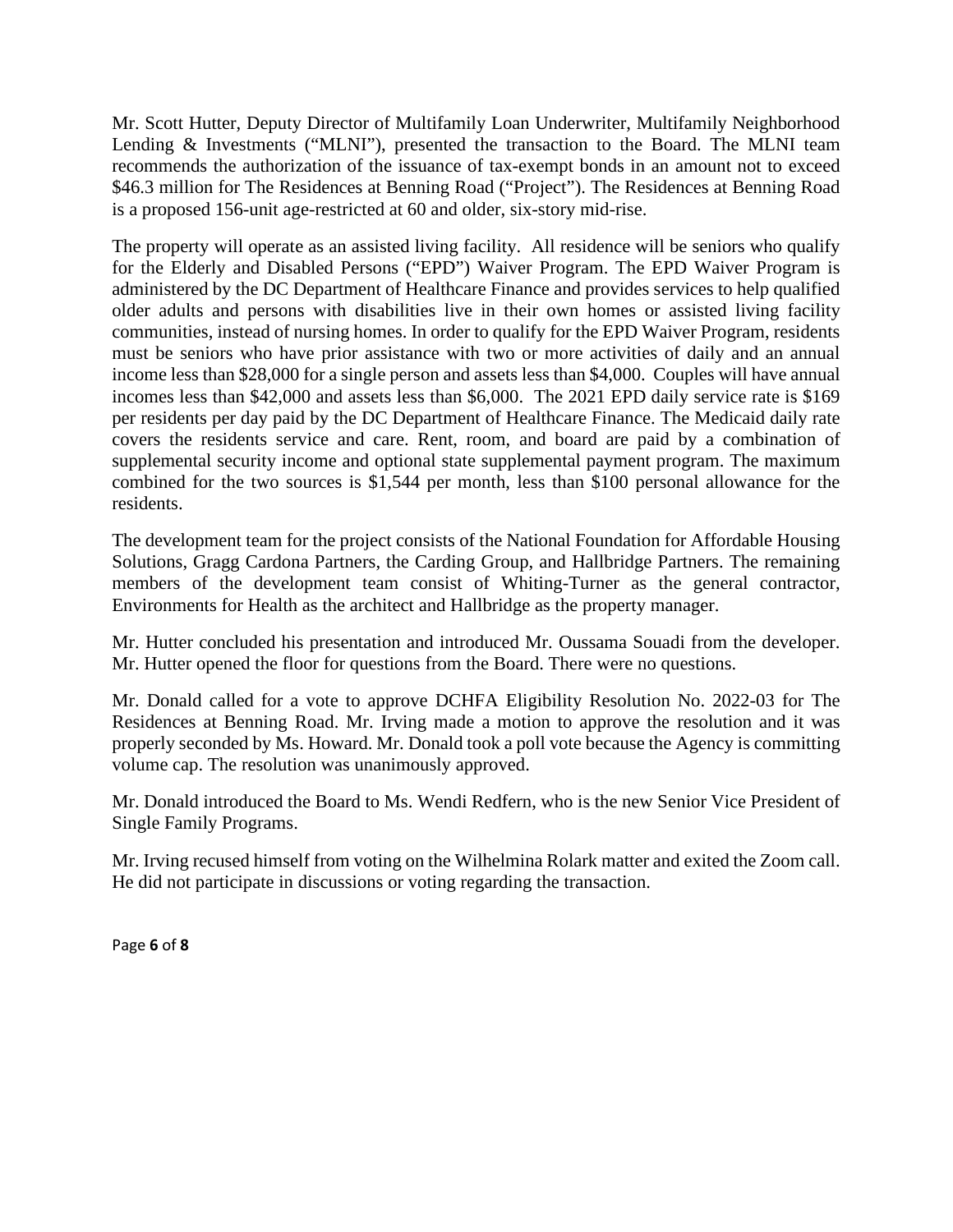#### **IX. Vote to close meeting to discuss a McKinney Act Loan for Wilhelmina Rolark at Congress Heights Metro.**

Pursuant to the District of Columbia Administrative Procedure Act, the Vice Chairperson called a vote to close the meeting in order to discuss, establish, or instruct the public body's staff or negotiating agents concerning the position to be taken in negotiating **Wilhelmina Rolark at Congress Heights Metro**. An open meeting would adversely affect matters related to the Agency. (D.C. Code §2-575(b)(2)).

Mr. Donald called for a motion to close the meeting. Mr. Jackson made a motion to close the meeting. The motion was properly seconded by Ms. Howard. The motion passed by a chorus of ayes.

The meeting was closed at 7:21 p.m. and re-opened at 7:29 p.m.

# **X. Consideration of DCHFA Resolution No. 2022-03(G) for a McKinney Act Loan for Wilhelmina Rolark at Congress Heights Metro.**

Mr. Scott Hutter, Deputy Director of Multifamily Loan Underwriter, Multifamily Neighborhood Lending & Investments ("MLNI"), presented the transaction to the Board. The MLNI team recommends the authorization of the approval of McKinney loan funds in an amount not to exceed \$1 million for the Wilhelmina Rolark at Congress Heights Metro (the "Project"). The Project is located in the Congress Heights neighborhood of Southeast Washington DC and is 0.2 miles away from the Congress Heights Metro Station. The site is currently owned by the District of Columbia. The site was previously operated as the Malcolm X Opportunity Center, which was a community recreation center. The DC Deputy Mayor for Planning and Economic Development ("DMPED") issued a request for proposal for the redevelopment of the site. In April 2021, Congress Heights Community Partners was selected for the exclusive rights to negotiate with DMPED for the redevelopment of the subject site.

The unit mix of the proposed development will be 180 units, including studios, one-, two-, and three-bedroom units. Income restrictions will range from 30 to 60 percent of AMI. The managing member for the sponsor will be Congress Park Community Partners, LLC, which is a combination of Banneker Ventures; District Development Group; Congress Heights Community Training and Development Corporation; JLDC, Incorporated; MDDC EXCEL, LLC and Malcolm X Community Partners, LLC. Banneker Ventures will serve as the guarantor. Other members of the development team include Moody Nolan as architect and Faria Management as the property manager.

Page **7** of **8**